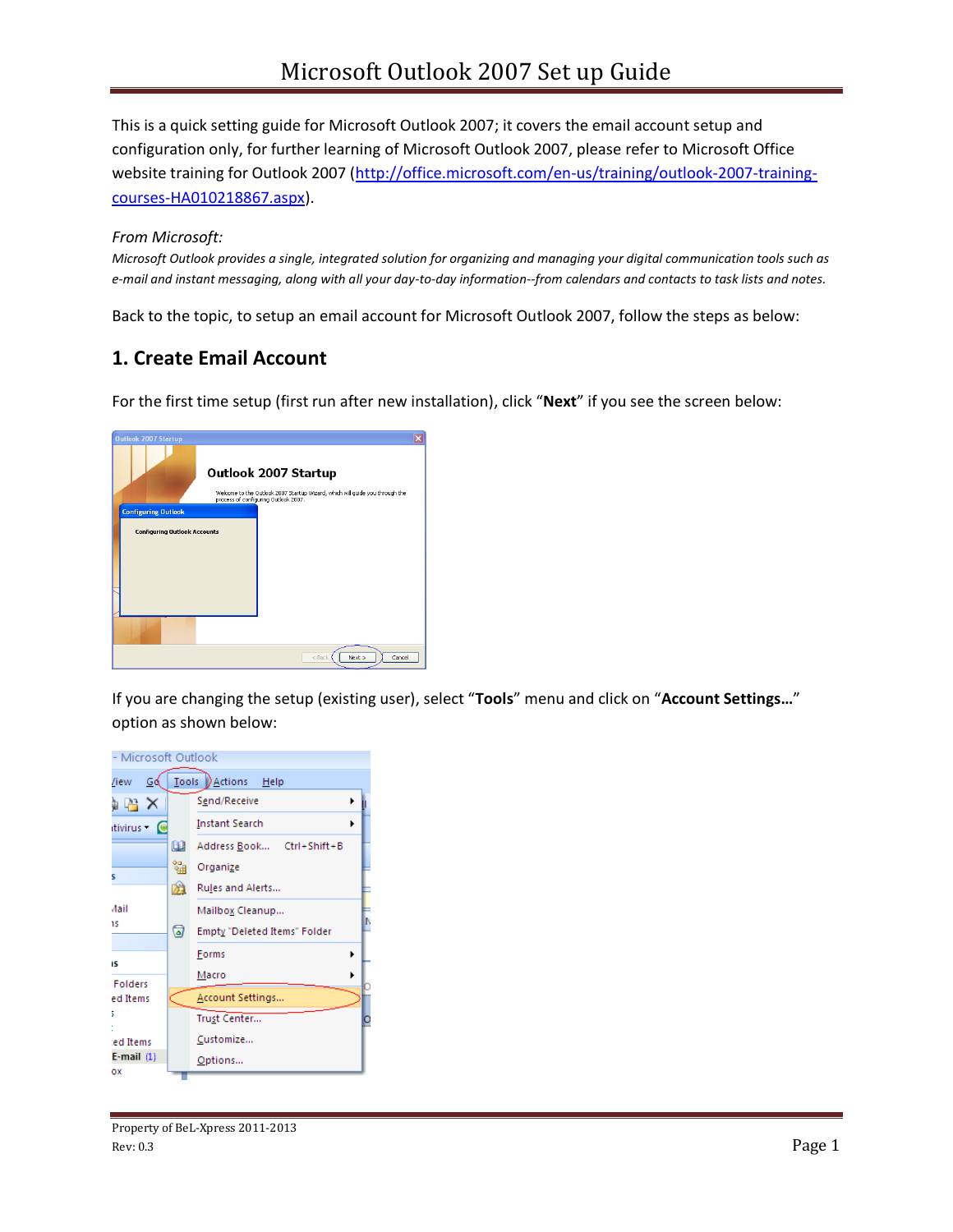# **2. E-mail Accounts**

If you're first time set up (first run after the installation of Outlook), you will see the screen as below:

| <b>Account Configuration</b>                                                                                                                           |                                 |
|--------------------------------------------------------------------------------------------------------------------------------------------------------|---------------------------------|
| <b>E-mail Accounts</b>                                                                                                                                 |                                 |
| You can configure Outlook to connect to Internet E-mail, Microsoft Exchange, or<br>other E-mail server. Would you like to configure an E-mail account? |                                 |
| $\odot$ Yes<br>No                                                                                                                                      |                                 |
|                                                                                                                                                        |                                 |
|                                                                                                                                                        |                                 |
|                                                                                                                                                        | Cancel<br>$<$ Back<br>$M$ ext > |

Select "**Yes**" and click "**Next**" button as below:

If you're an existing Outlook user, click on "**E-mail**" tab and click on "**New…**" button

|                                                                     | <b>Account Settings</b>         |  |  |                                              |
|---------------------------------------------------------------------|---------------------------------|--|--|----------------------------------------------|
| <b>E-mail Accounts</b><br>You can add or remove an account. You can |                                 |  |  |                                              |
|                                                                     |                                 |  |  | E-mail Data Files RSS Feeds SharePoint Lists |
|                                                                     | Repair <b>The Change</b><br>New |  |  |                                              |
|                                                                     |                                 |  |  |                                              |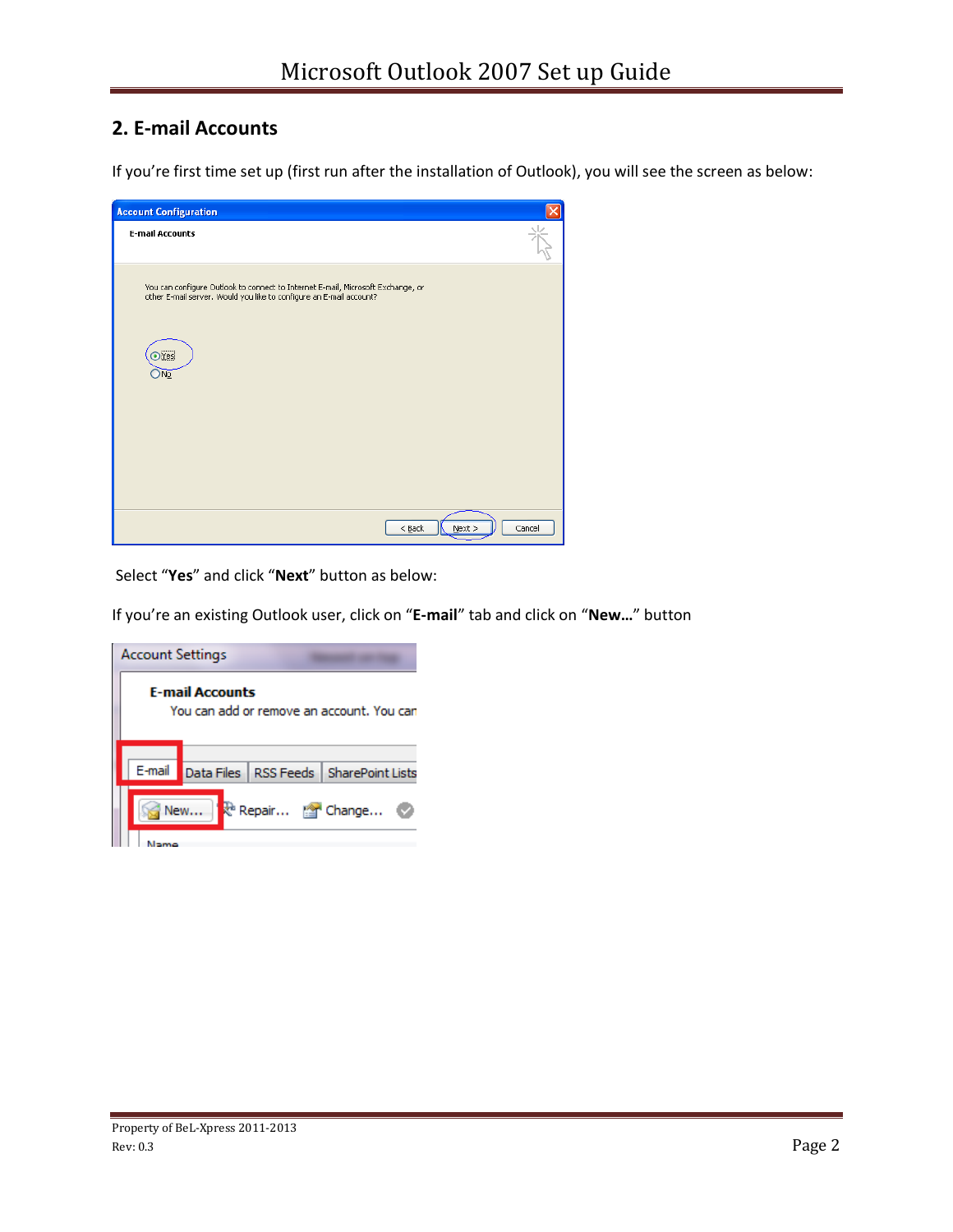# **3. Choose E-mail Service**

Select "**Microsoft Exchange, POP3, IMAP or HTTP**" and click "**Next**" as below:

| <b>Add New E-mail Account</b>                                                                                                                                        |        |
|----------------------------------------------------------------------------------------------------------------------------------------------------------------------|--------|
| <b>Choose E-mail Service</b>                                                                                                                                         |        |
| Microsoft Exchange, POP3, IMAP, or HTTP<br>Connect to an e-mail account at your Internet service provider (ISP) or your<br>organization's Microsoft Exchange server. |        |
| $\bigcirc$ Other<br>Connect to a server type shown below.                                                                                                            |        |
| Fax Mail Transport<br>Outlook Mobile Service (Text Messaging)                                                                                                        |        |
|                                                                                                                                                                      |        |
| $<$ Back<br>Next                                                                                                                                                     | Cancel |

 $\sim$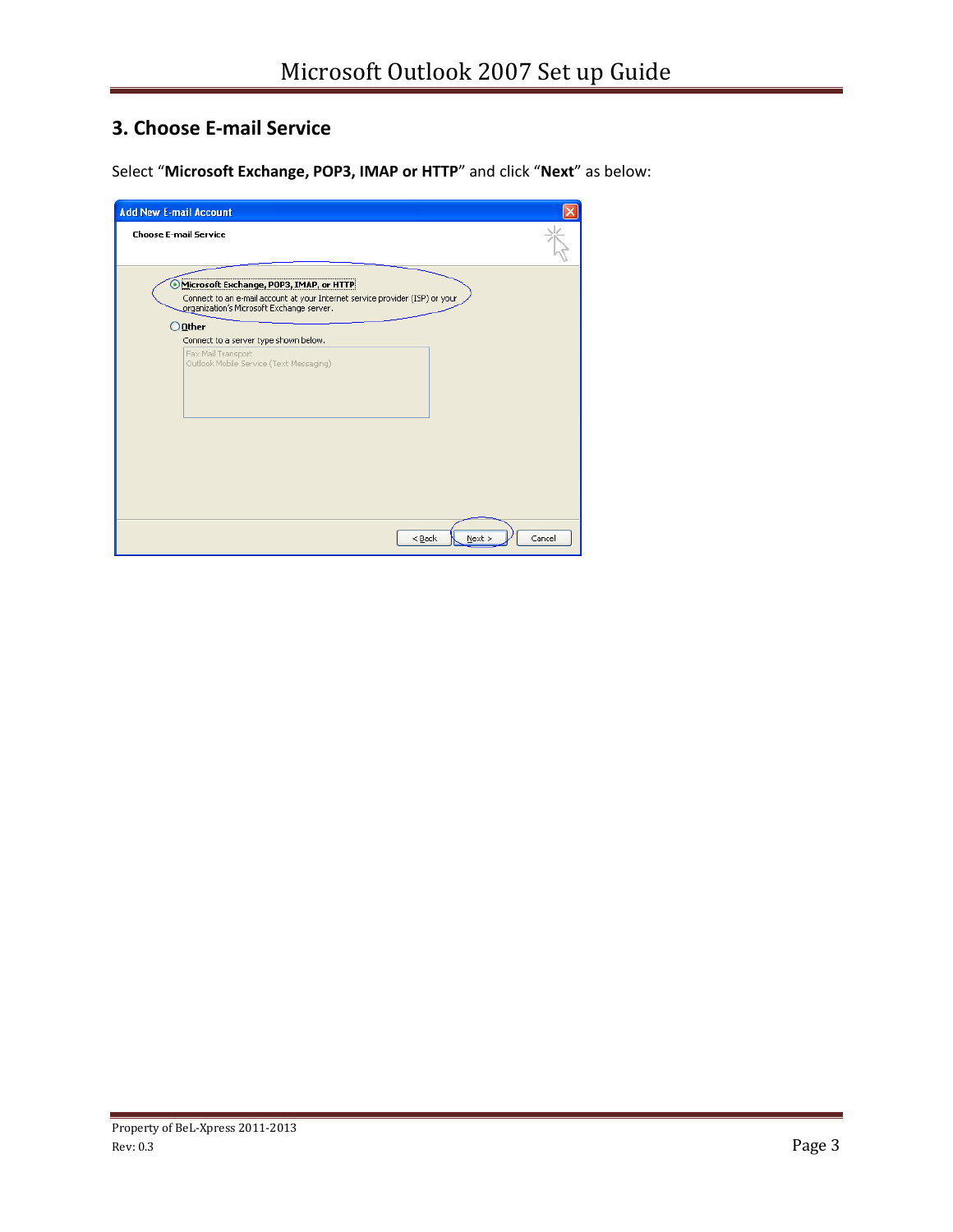# **4. Choose E-mail Service**

Click on "**Internet E-mail**" and click "**Next**" as below:

| <b>Add New E-mail Account</b>                                                                                            |  |
|--------------------------------------------------------------------------------------------------------------------------|--|
| <b>Choose E-mail Service</b>                                                                                             |  |
| Internet E-mail<br>Connect to your POP, IMAP, or HTTP server to send and receive e-mail messages.                        |  |
| Microsoft Exchange<br>Connect to Microsoft Exchange for access to your e-mail, calendar, contacts, faxes and voice mail. |  |
| Other<br>Connect to a server type shown below.                                                                           |  |
| Fax Mail Transport<br>Outlook Mobile Service (Text Messaging)                                                            |  |
|                                                                                                                          |  |
|                                                                                                                          |  |
| $N$ ext ><br>$<$ Back<br>Cancel                                                                                          |  |

## **5. Auto Account Setup**

Click the check box "**Manually configure server settings or additional server type**", and click "**Next**" as below:

| <b>Add New E-mail Account</b> |                                                                 |                            |
|-------------------------------|-----------------------------------------------------------------|----------------------------|
| <b>Auto Account Setup</b>     |                                                                 |                            |
|                               |                                                                 |                            |
| Your Name:                    | BeL-Xpress Test<br>Example: Barbara Sankovic                    |                            |
| E-mail Address:               | test@belxpress.com                                              |                            |
|                               | Example: barbara@contoso.com                                    |                            |
| Password:                     | *******                                                         |                            |
| Retype Password:              | <b>RORSKSRSRSRSR</b>                                            |                            |
|                               | Type the password your Internet service provider has given you. |                            |
|                               |                                                                 |                            |
|                               |                                                                 |                            |
|                               |                                                                 |                            |
|                               |                                                                 |                            |
|                               | √Manually configure server settings or additional server types  |                            |
|                               |                                                                 |                            |
|                               |                                                                 | $<$ Back<br>Next<br>Cancel |
|                               |                                                                 |                            |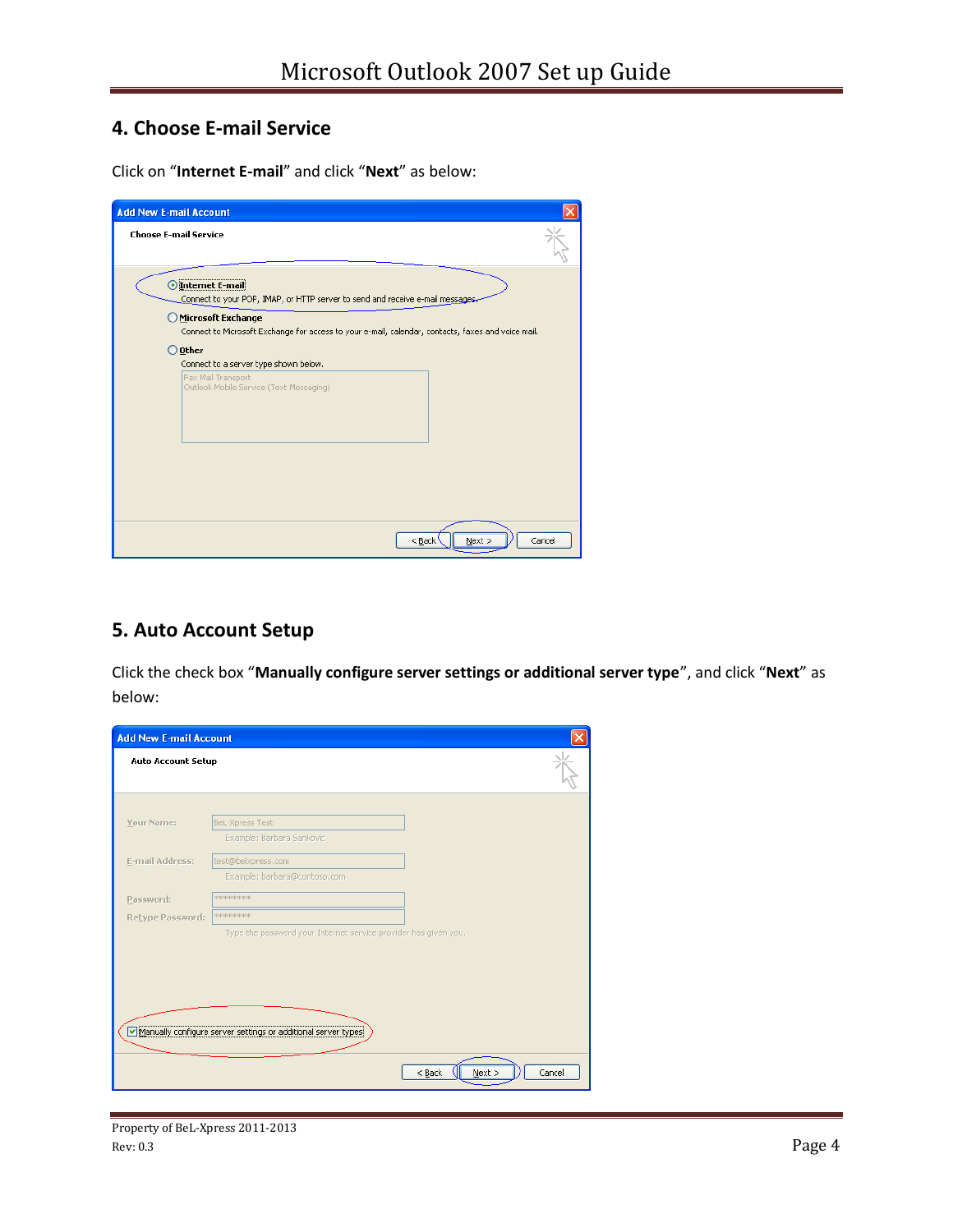## **6. Internet email setting**

- 1) User Information. Specify name and e-mail address.
- 2) Server information (either POP3 or IMAP as shown below),

| POP <sub>3</sub>                       | <b>NOTE:</b> Once you've selected the Account Type (POP3 or IMAP), |  |  |
|----------------------------------------|--------------------------------------------------------------------|--|--|
| OP3                                    | you're not allowed to change it later. Quick explanation of POP3   |  |  |
| МАР                                    | and IMAP as the table below:                                       |  |  |
| POP <sub>3</sub>                       | <b>IMAP</b>                                                        |  |  |
| Faster                                 | Slower                                                             |  |  |
| Once retrieved, no backup in the       | Backup your sent and received mail in the                          |  |  |
| ٠                                      | $\bullet$                                                          |  |  |
| server                                 | server                                                             |  |  |
| Your mail will be stored in the local  | Your mail will be stored in local computer                         |  |  |
| $\bullet$                              | $\bullet$                                                          |  |  |
| computer only                          | and server                                                         |  |  |
| Your mail will not sync if access with | You can access your mail using any                                 |  |  |
| $\bullet$                              | $\bullet$                                                          |  |  |
| different computer                     | computer (mail sync)                                               |  |  |

3) Logon information. Specify full email address and password; ensure the "Remember Password" is checked. Next, clicks on "**More Setting**"

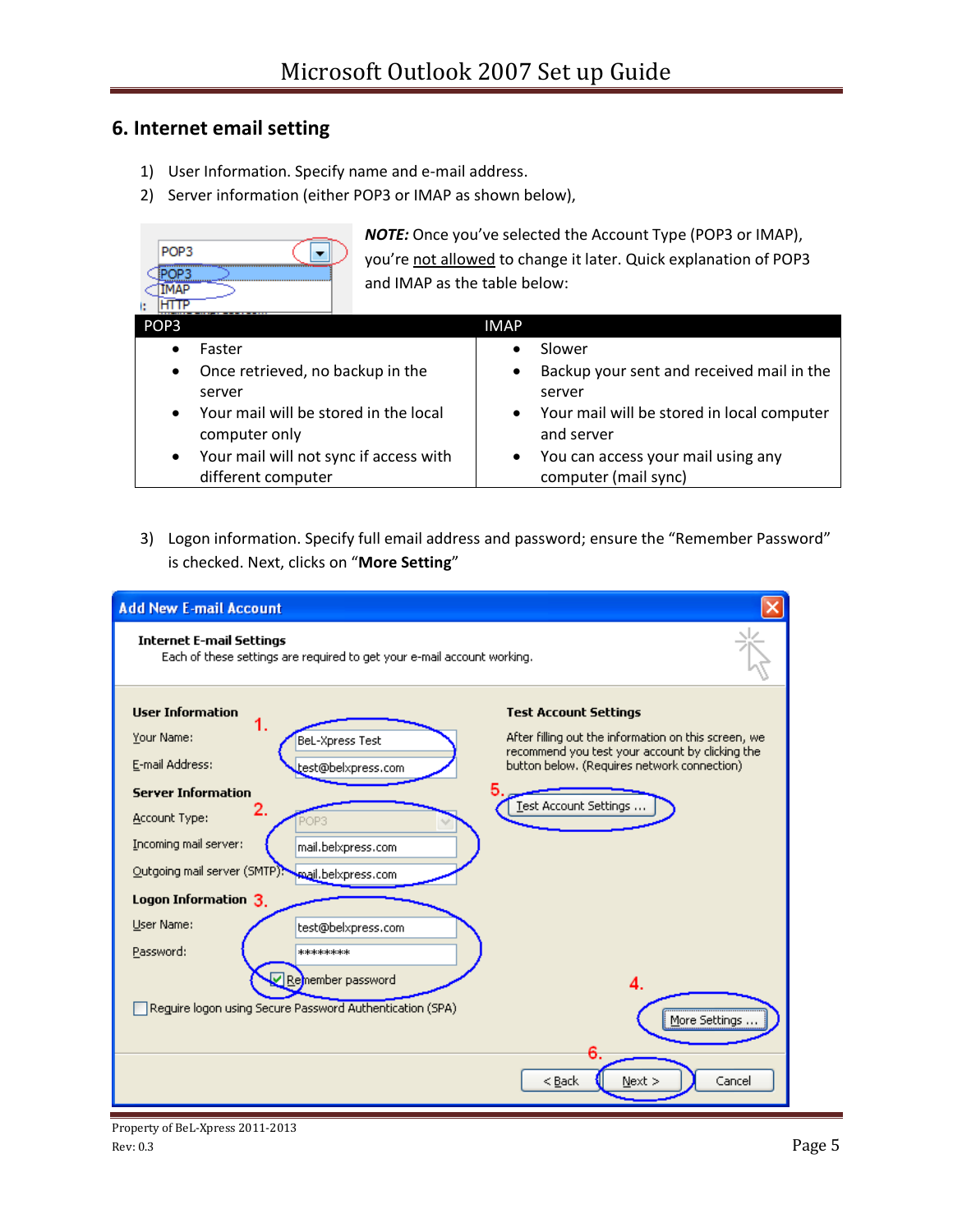# **7. More setting (I)**

Select "**Outgoing Server**" tab, click on "**My outgoing server (SMTP) requires authentication**", and then click on "**Log on using**" button, specify user name (full email address) and password as below:

| <b>Internet E-mail Settings</b>                      |                                                                                                   |  |
|------------------------------------------------------|---------------------------------------------------------------------------------------------------|--|
| General Outgoing Server Connection                   | Advanced                                                                                          |  |
|                                                      | My outgoing server (SMTP) requires authentication<br>Use same settings as my incoming mail server |  |
| $\bigcirc$ Log on using<br>User Name:                | test@belxpress.com                                                                                |  |
| Password:                                            | ********                                                                                          |  |
|                                                      | Remember password<br>Reguire Secure Password Authentication (SPA)                                 |  |
| ◯ Log on to incoming mail server before sending mail |                                                                                                   |  |
|                                                      |                                                                                                   |  |
|                                                      |                                                                                                   |  |
|                                                      |                                                                                                   |  |
|                                                      |                                                                                                   |  |
|                                                      |                                                                                                   |  |
|                                                      | Cancel<br>ОK                                                                                      |  |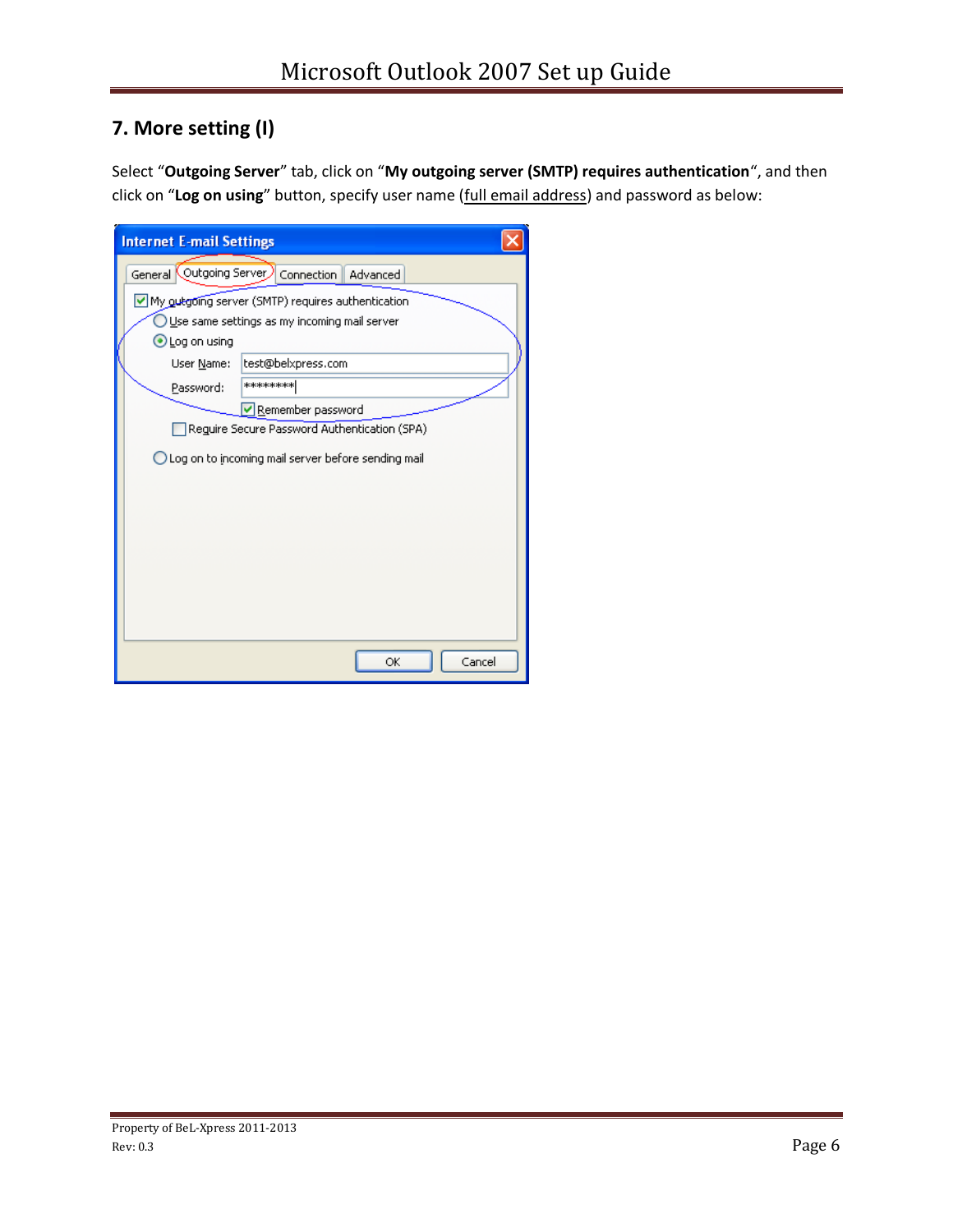## **8. More Setting (II)**

Click on "**Advanced**" tab.

## *For POP3 Setting*

### **Server Port Numbers (without SSL)**

Specify "**110"** for "**Incoming server (POP3)**. Change "**Outgoing server (SMTP)**" port to **587**. "**Use the following type of encrypted connection**" can be either "**None**" or "**Auto**". Finally click the "**OK**" button at the bottom to go back to Internet Email Setting screen (refer to step 6.).

| <b>Internet E-mail Settings</b>                         | x      |
|---------------------------------------------------------|--------|
| Advanced<br>Outgoing Server   Connection<br>General     |        |
| <b>Server Port Numbers</b>                              |        |
| Incoming server (POP3): 110<br>Use Defaults             |        |
| This server requires an encrypted connection (SSL)      |        |
| Outgoing server (SMTP): 587                             |        |
| Use the following type of engrypted connection;<br>None |        |
| <b>Server Timeouts</b>                                  |        |
| Short<br>Long 1 minute<br>- 1                           |        |
| Delivery                                                |        |
| Leave a copy of messages on the server                  |        |
| Remove from server after<br>days<br>10                  |        |
| Remove from server when deleted from 'Deleted Items'    |        |
|                                                         |        |
|                                                         |        |
|                                                         |        |
|                                                         |        |
| ОК                                                      | Cancel |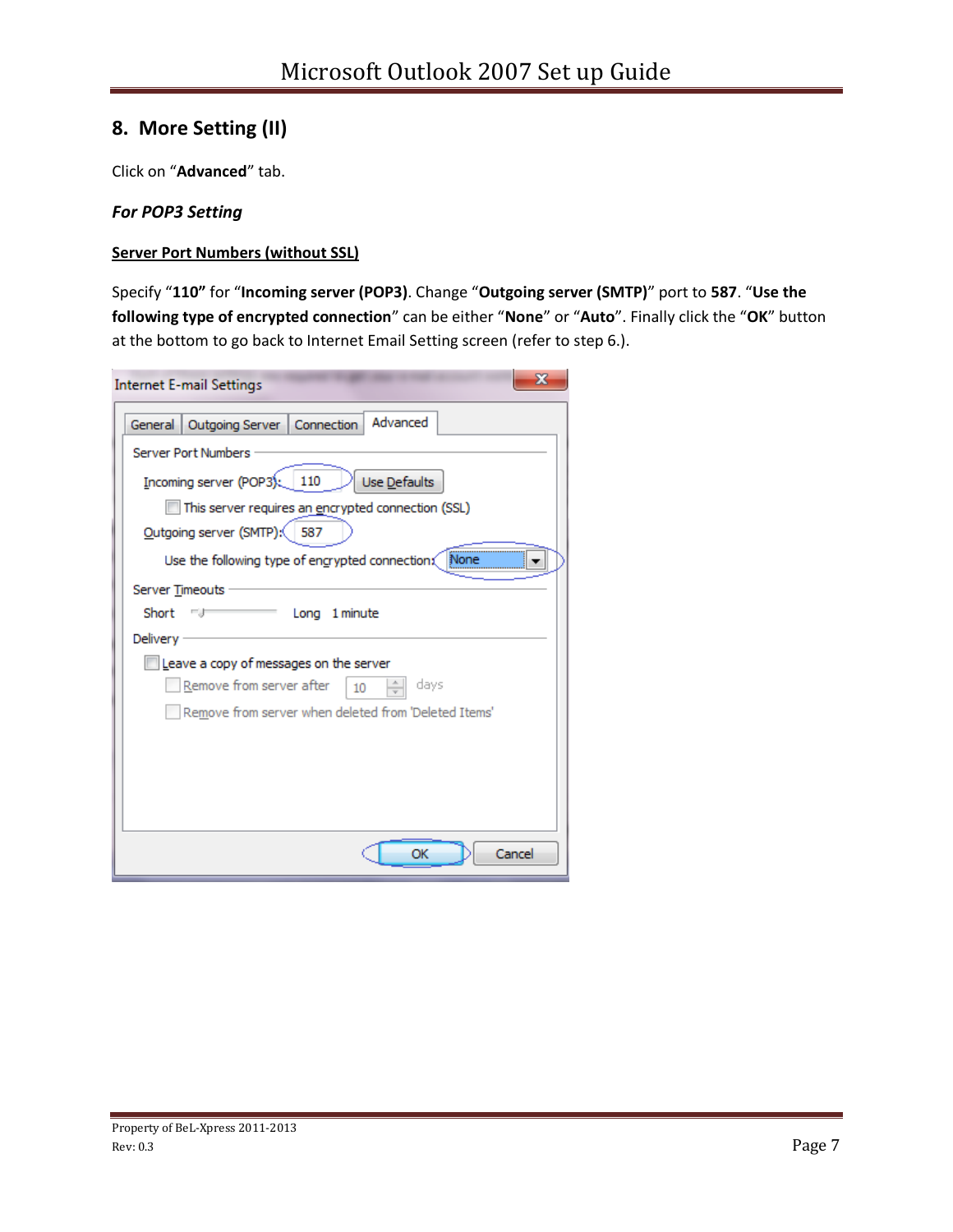### **Server Port Numbers (with SSL)**

Specify "**995"** for "**Incoming server (POP3)**", click on "**This server requires an encrypted connection (SSL)**". Change "**Outgoing server (SMTP)**" port to **465**. "**Use the following type of encrypted connection**" can be either "**SSL**" or "**Auto**". Finally click the "**OK**" button below to go back to Internet Email Setting screen (refer to step 6.).

| x<br><b>Internet E-mail Settings</b>                            |
|-----------------------------------------------------------------|
| Outgoing Server   Connection   (Advanced)<br>General            |
| <b>Server Port Numbers</b>                                      |
| Incoming server (POP3) \[995<br>Use Defaults                    |
| This server requires an encrypted connection (SSL)              |
| Outgoing server (SMTP): (<br>465                                |
| Use the following type of engrypted connection: (<br><b>SSL</b> |
| Server Timeouts                                                 |
| Short<br>Long 1 minute<br>一才                                    |
| Delivery                                                        |
| Leave a copy of messages on the server                          |
| Remove from server after<br>$\frac{1}{\sqrt{2}}$<br>days<br>10  |
| Remove from server when deleted from 'Deleted Items'            |
|                                                                 |
|                                                                 |
|                                                                 |
|                                                                 |
|                                                                 |
| Cancel<br>ОК                                                    |

*NOTE*: For faster performance, without SSL is preferred. For added security SSL or TLS can be used. If TLS has been chosen, set the **Outgoing server (SMTP)** port to **587** (not 465).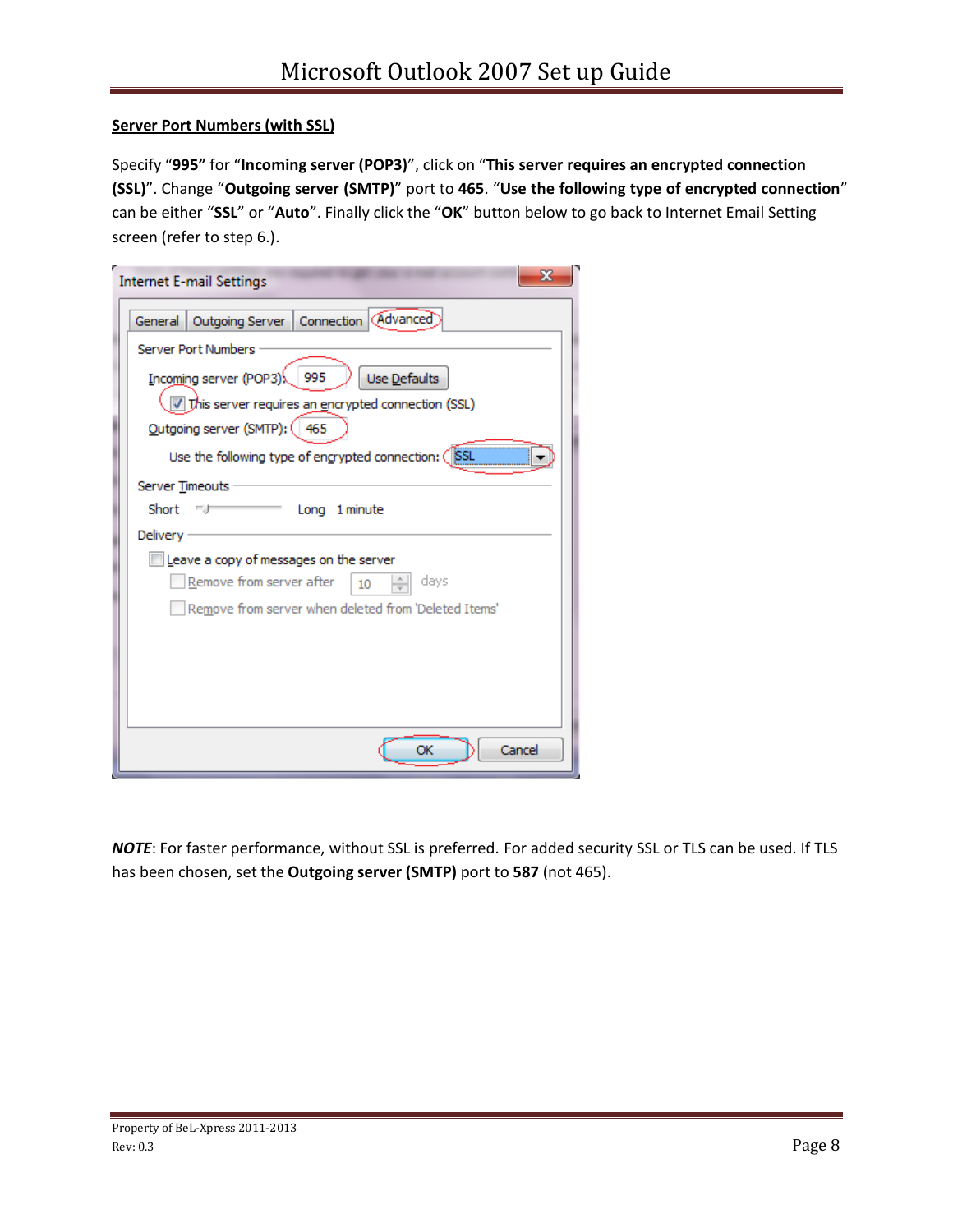## *For IMAP Setting*

### **Server Port Numbers (without SSL):**

Specify "**143"** for "**Incoming server (IMAP)**", select "**None**" for "**Use the following type of encrypted connection**". Change "**Outgoing server (SMTP)**" port to **587** (optional, just in case your ISP has blocked default SMTP port 25). "**Use the following type of encrypted connection**" can be either "**Auto**" or "**None**". Finally click the "**OK**" button below to go back to Internet Email Setting screen (refer to step 6.).

| <b>Internet E-mail Settings</b>                               |
|---------------------------------------------------------------|
| Advanced<br>Folders   Outgoing Server   Connection<br>General |
| <b>Server Port Numbers</b>                                    |
| [ncoming server (IMAP): (<br>143<br>Use Defaults              |
| Use the following type of encrypted connection: (None         |
| Outgoing server (SMTP):<br>587                                |
| None<br>Use the following type of engrypted connection.       |
| Server Timeouts                                               |
| Short<br>1 minute<br>Long<br><b>Folders</b>                   |
| Root folder path:                                             |
|                                                               |
|                                                               |
|                                                               |
|                                                               |
|                                                               |
| Cancel<br>OK                                                  |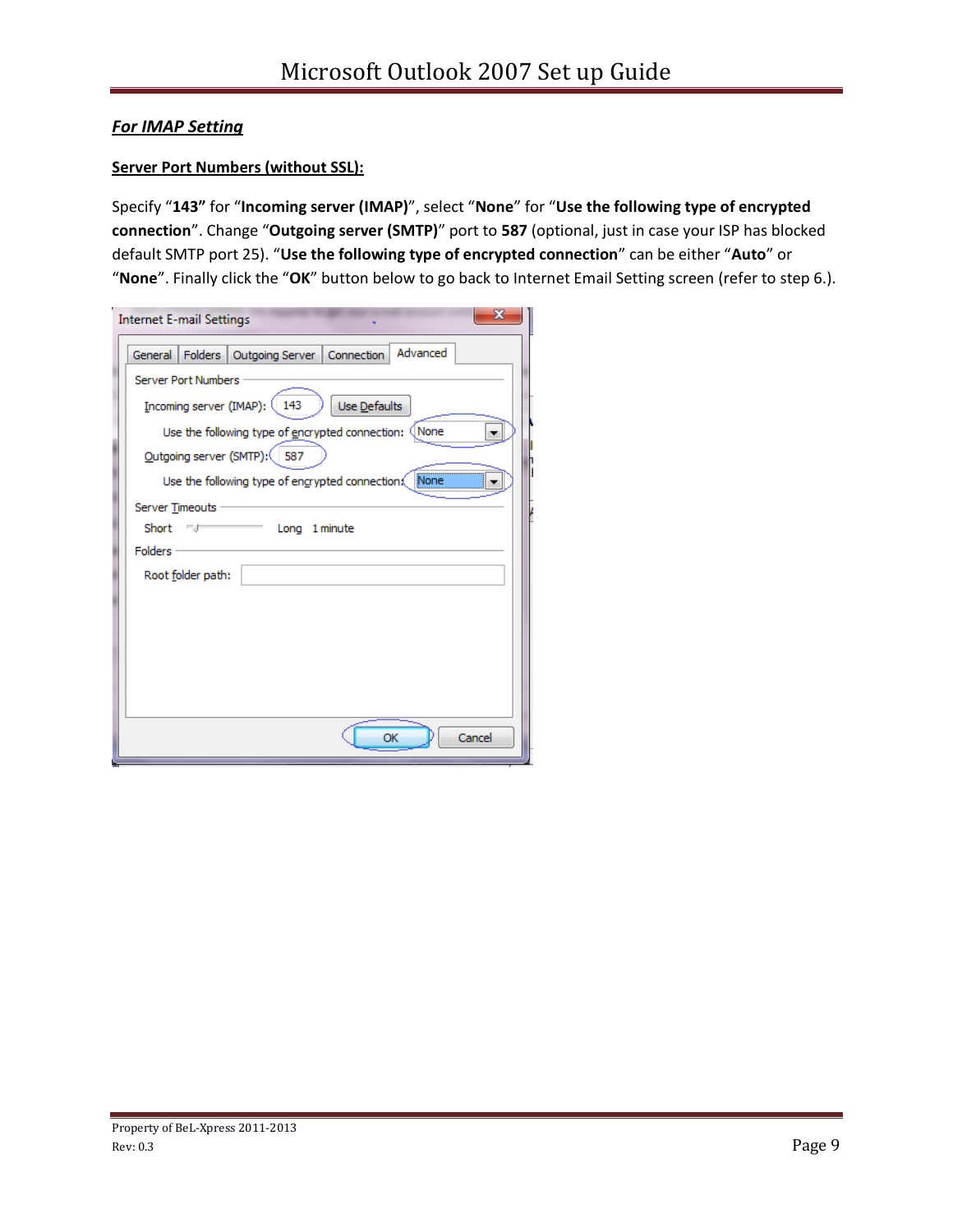### **Server Port Numbers (with SSL):**

Specify "**993"** for "**Incoming server (IMAP)**", select "**SSL**" for "**Use the following type of encrypted connection**". Change "**Outgoing server (SMTP)**" port to **465,** select **"SSL"** for "**Use the following type of encrypted connection**". Finally click the "**OK**" button below to go back to Internet Email Setting screen (refer to step 6.).

| X<br><b>Internet E-mail Settings</b>                     |
|----------------------------------------------------------|
| Outgoing Server   Connection   (Advanced)<br>General     |
| <b>Server Port Numbers</b>                               |
| 995<br>Incoming server (POP3)<br>Use Defaults            |
| 7 This server requires an encrypted connection (SSL)     |
| Qutgoing server (SMTP): (465                             |
| SSL<br>Use the following type of engrypted connection: ( |
| Server Timeouts                                          |
| Short<br>Long 1 minute<br>ma                             |
| Delivery                                                 |
| Leave a copy of messages on the server                   |
| Remove from server after<br>days<br>10                   |
| Remove from server when deleted from 'Deleted Items'     |
|                                                          |
|                                                          |
|                                                          |
|                                                          |
| OK<br>Cancel                                             |

*NOTE*: For faster performance, without SSL is preferred. For added security SSL or TLS can be used. If TLS has been chosen, set the **Outgoing server (SMTP)** port to **587** (not 465).